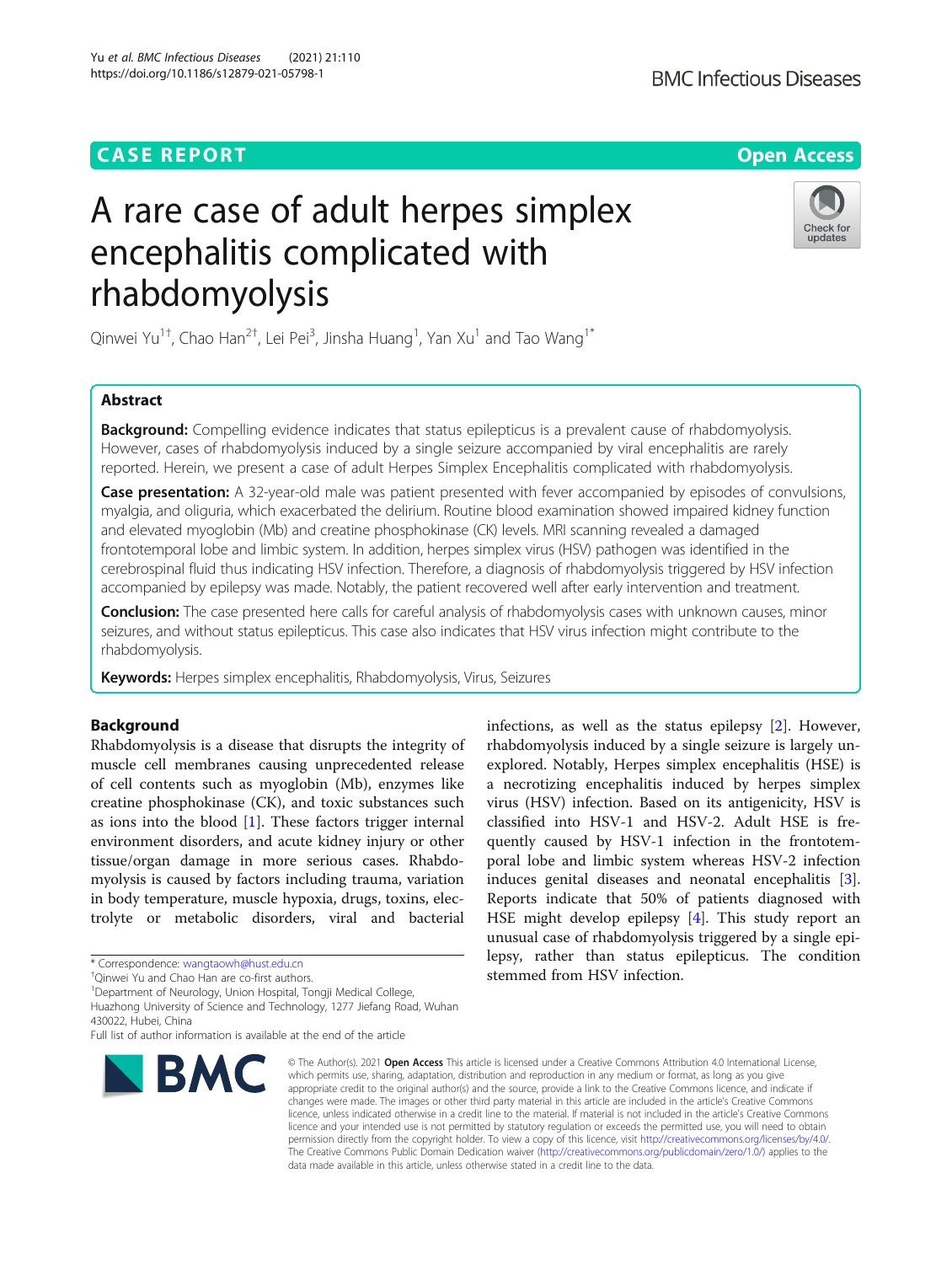# Case presentation

A 32-year-old male patient with a medical history of hepatitis without poisoning presented to our hospital because of untreated mild fever (not exceeding 38.5 °C) for 5 days and blood urine. Moreover, the patient developed epilepsy accompanied by unconsciousness. Upon hospitalization, he was depressed. His vital signs including blood pressure, heart rate, and oxygen saturation were normal. Neurological examination revealed a mild stiffness in the neck and gastrocnemius pain. Besides, a positive Babinskin sign was detected, and no other abnormal findings were identified. Routine blood examination showed extremely high Mb (12,000 g/L, normal < 140 g/L) and CK (197,159 U/L, normal 38-174 U/L), low GFR (glomerular filtration rate) demonstrated impaired renal function (26 ml/min, normal 90-120 ml/ min). White blood cells, CRP (C-reactive protein), ESR (erythrocyte sedimentation rate), hepatic function were moderately elevated. Other indices including the ANCA/GBM, tumor markers and thyroid function, blood sugar, electrolyte, and sexually transmitted diseases (including human immunodeficiency virus (HIV)) were within normal range. Further, cerebrospinal fluid (CSF) examination revealed elevated protein levels  $(0.92 \text{ g/L}$ , normal  $0.15-0.45 \text{ g/L}$  and mildly increased leukocytes (12.9\*10 ~ 6/L, normal <  $8*10$  ~ 6/L), indicating a high possibility of viral encephalitis infection. The left temporal lobe, hippocampus, and insula were swollen and exhibited a high T2 signal as observed on the MRI image (Fig. [1a](#page-3-0) and b). Considering the MRI findings and his clinical manifestation, this study tested for the presence of HSV pathogen in the CSF. As expected, the HSV-1 gene sequence was detected via DNA sequencing of pathogenic microorganisms. Notably, HSV-2 and other common causes of rhabdomyolysis such as varicella-zoster virus, Epstein-Barr virus, cytomegalovirus, human herpesvirus 6, enterovirus, dengue, Zika, West Nile, H1N1 or scrub typhus infection were not detected via the Metagenome Next Generation Sequencing (mNGS). Besides, based on the sequencing results, other bacteria, fungi, parasites, and mycobacterium were negative. Furthermore, serum CMV, enterovirus, and coxsackievirus were negative (Supplementary material [1](#page-3-0) and [2](#page-3-0)). As a result, herpes simplex encephalitis infection was confirmed. Based on these findings, the patient was eventually diagnosed with rhabdomyolysis, acute renal failure, and epilepsy due to HSV infection. During 3 weeks of hospitalization, the patient was antivirally treated with 300 mg acyclovir at intervals of every 8 h a day, antiepileptic management with 300 mg oxcarbazepine, and 500 mg sodium valproate simultaneously administered twice a day. Also, the patient was administered with 10 mg dexamethasone to manage inflammation. Due to the extremely high content of Mb and CK, 1000 ml saline and a single hemodialysis sustained for 8 h were used as rehydration therapy (Fig. [1e](#page-3-0)). A complete remission was achieved after 3 weeks of treatment. After discharge, the patient was placed on continuous orally antiviral (acyclovir, 100 mg, three times a day) and antiepileptic drugs (sodium valproate, 500 mg, twice a day) for 4 weeks, after which he returned for a follow-up visit. MRI images taken at follow-up revealed significant improvement of intracranial lesions (Fig. [1c](#page-3-0) and d) and the viral PCR using the CSF sample was negative for HSV-1 and HSV-2.

### Discussion and conclusion

This study presents a case of HSE with secondary epilepsy, accompanied by rhabdomyolysis and acute renal failure. The initial symptoms included fever and headache, followed by convulsions, notably, without dominant signs of herpes simplex infection such as skin lesion. CSF examination and typical images of MRI confirmed the diagnosis of HSE. Besides, based on symptoms such as myalgia, hematuria, and high blood content of CK and Mb, we confirmed rhabdomyolysis and acute renal failure.

Importantly, rhabdomyolysis induced by HSE, a rarely reported complication was a novel finding of the present case. Despite the prevalent cause being status epilepticus, epilepsy triggered by HSE was ascribed to the occurrence of rhabdomyolysis [[5\]](#page-3-0). Given that the patient was highly muscular, it was likely that a single strong contraction of muscles could rupture the muscle cells [[6\]](#page-3-0). Besides, the virus itself might cause rhabdomyolysis, as in the case of influenza virus infection frequently reported frequently [\[7](#page-3-0)]. Other causes including herpes simplex virus, coxsackievirus, and HIV have been reported [[8\]](#page-3-0). In the present case, a broad range of coinfection factors including pathogenic microorganisms known to trigger multisystem dysfunction were excluded. In addition, other underlying metabolic factors as among them, hypoglycemia, hypothyroidism, electrolyte disturbance, hypoxia, and food deficiency were ruled out. Concerning the mechanisms, we hypothesized that HSE infection detected in the present case might have originated from direct viral invasion into the muscle cells, attributed to the presence of other reported viral DNA in the muscle specimen [[8](#page-3-0), [9\]](#page-3-0). Also, the circulating viral toxins might damage the muscle cells [\[1](#page-3-0)]. Nonetheless, the specific mechanisms by which HSV induces rhabdomyolysis are underexplored. Therefore, we postulated that the combined effects of epilepsy and virus infection triggered the occurrence of rhabdomyolysis after HSE infection.

Rhabdomyolysis is relatively rare in clinical practice, with varying etiology. Moreover, its typical symptoms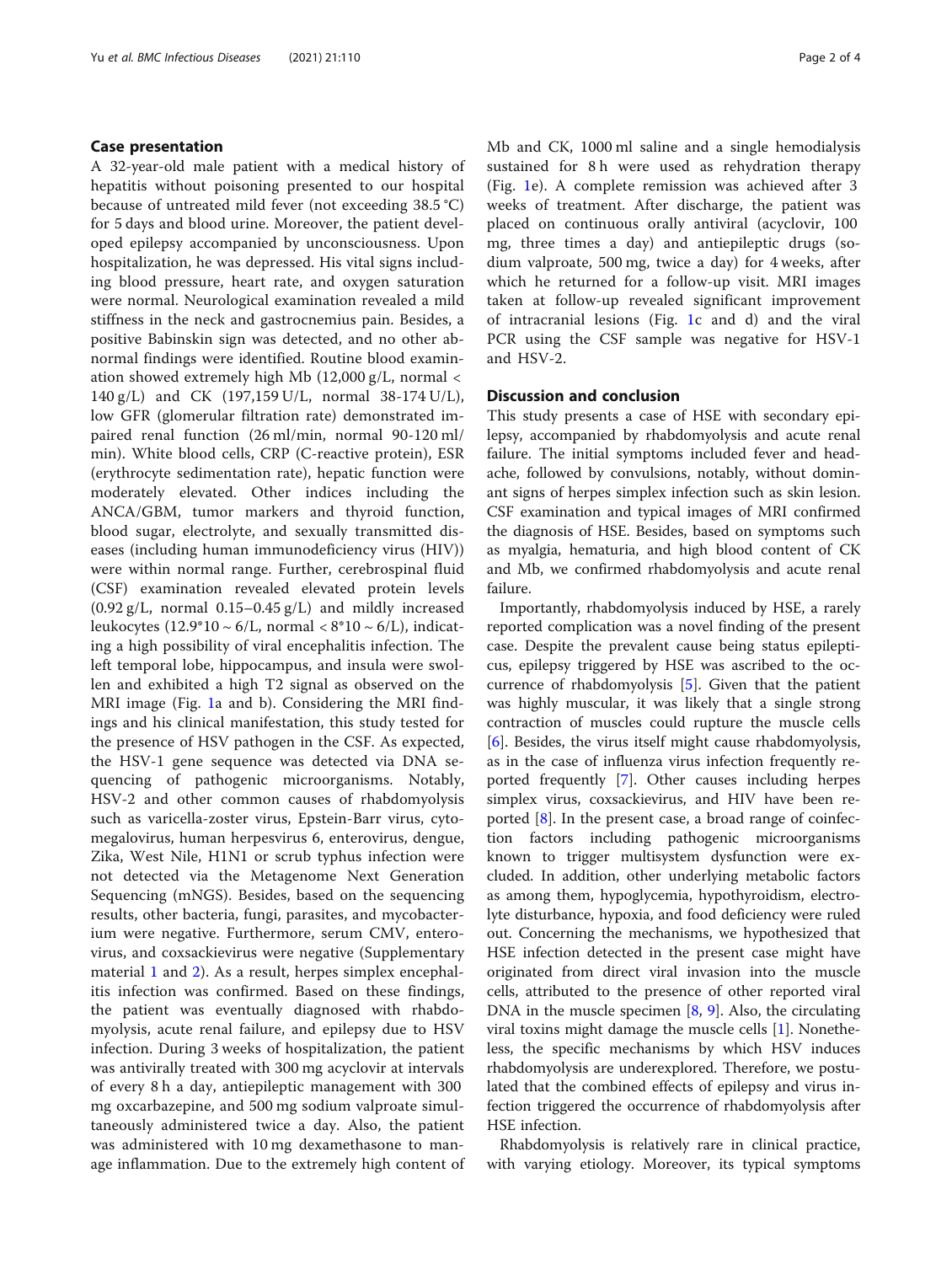Yu et al. BMC Infectious Diseases (2021) 21:110 example 3 of 4